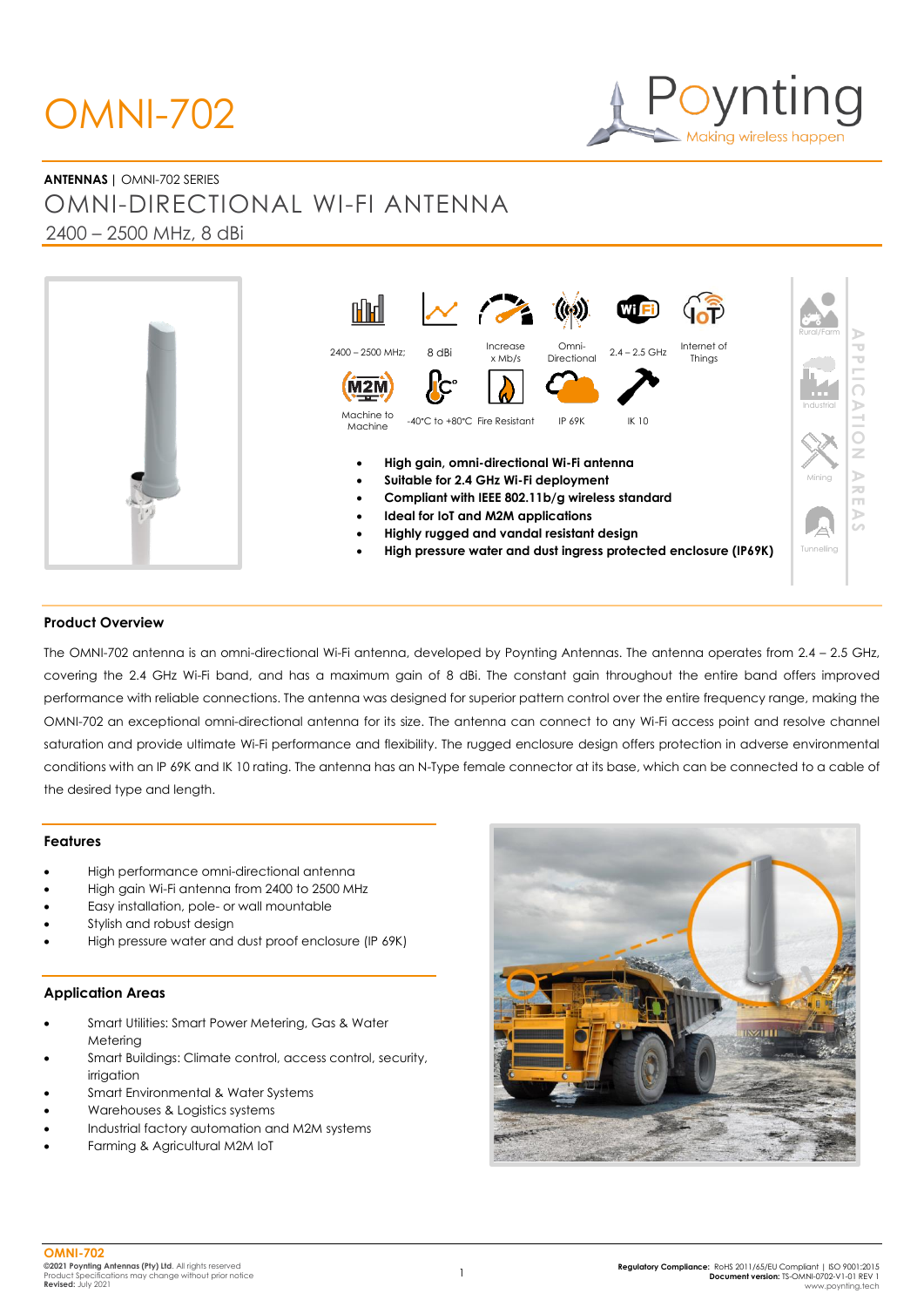

#### **Frequency Bands**

The OMNI-702 is an omni-directional antenna that works from 2400 – 2500 MHz



**Indicates the WI-FI bands on which OMNI-702 works**

#### **Antenna Overview**

|                          | W<br><b>DUALBAND</b> |
|--------------------------|----------------------|
| Ports                    |                      |
| SISO / MIMO              | SISO                 |
| <b>Frequency Bands</b>   | $2400 - 2500$ MHz    |
| Polarisation             | Linear (Vertical)    |
| Peak Gain                | 8 dBi                |
| <b>Coax Cable Type</b>   | N/A                  |
| <b>Coax Cable Length</b> | N/A                  |
| <b>Connector Type</b>    | $N$ -Type $(F)$      |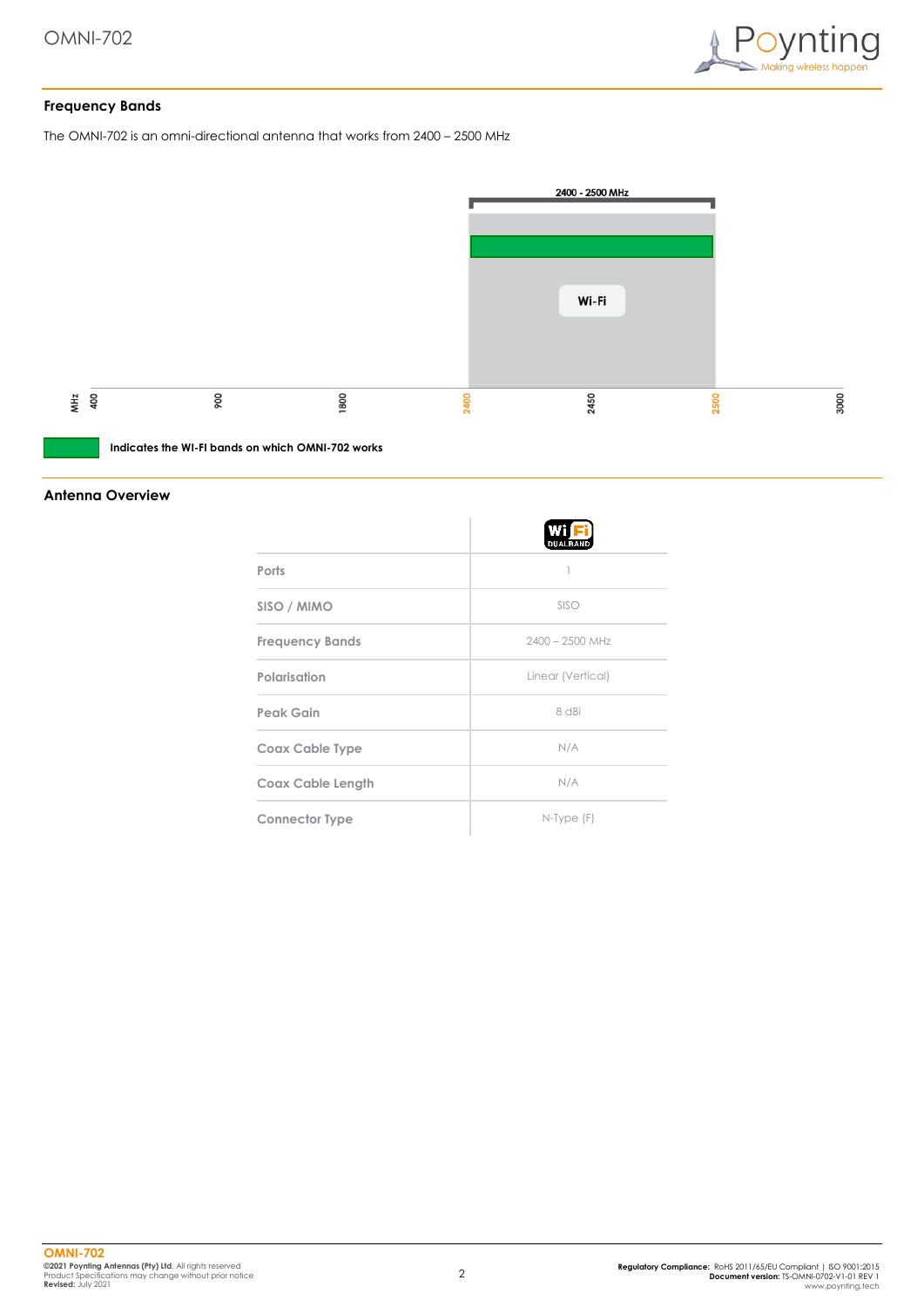

| <b>Electrical Specifications</b> |                                         |  |
|----------------------------------|-----------------------------------------|--|
| Frequency bands:                 | $2400 - 2500$ MHz                       |  |
| Gain (max):                      | 8 dBi                                   |  |
| VSWR:                            | <1.5:1                                  |  |
| Feed power handling:             | 10 W                                    |  |
| Input impedance:                 | 50 Ohm (nominal)                        |  |
| Polarisation:                    | Linear Vertical                         |  |
| DC short:                        | Yes                                     |  |
| <b>Product Box Contents</b>      |                                         |  |
| Antenna:                         | A-OMNI-0702                             |  |
| <b>Mounting bracket:</b>         | Included L-Bracket and adhesive<br>disc |  |
| <b>Ordering Information</b>      |                                         |  |
| Commercial name:                 | <b>OMNI-0702</b>                        |  |
| Order product code:              | A-OMNI-0702-V1-01                       |  |
|                                  |                                         |  |
| <b>EAN</b> number:               | 6009710921999                           |  |

## **Mechanical Specifications**

| <b>Product dimensions</b>   | 306 mm x Ø70 mm              |
|-----------------------------|------------------------------|
| <b>Packaged dimensions:</b> | <b>TBC</b>                   |
| Weight:                     | <b>TBC</b>                   |
| Packaged weight:            | <b>TBC</b>                   |
| Radome material:            | <b>UV Stable ASA</b>         |
| Radome colour:              | Grey                         |
|                             | Pantone 429C                 |
| <b>Mounting Type:</b>       | Pole, wall and surface mount |

# **Environmental Specifications, Certification & Approvals**

| <b>Wind Survival:</b>                         | $<$ 190 km/h                        |
|-----------------------------------------------|-------------------------------------|
| Temperature Range (Operating):                | $-40^{\circ}$ C to $+80^{\circ}$ C  |
| <b>Environmental Conditions:</b>              | Outdoor/Indoor                      |
| Water ingress protection ratio/standard:      | <b>IP 69K</b>                       |
| Salt Spray:                                   | MIL-STD 810G/ASTM B117              |
| <b>Operating Relative Humidity:</b>           | Up to 98%                           |
| <b>Storage Humidity:</b>                      | 5% to 95% - non-condensing          |
| <b>Storage Temperature:</b>                   | $-40^{\circ}$ C to $+80^{\circ}$ C  |
| <b>Enclosure Flammability Rating:</b>         | <b>UL 94-HB</b>                     |
| Impact resistance:                            | IK 10                               |
| <b>Product Safety &amp;</b><br>Environmental: | Complies with CE and RoHS standards |

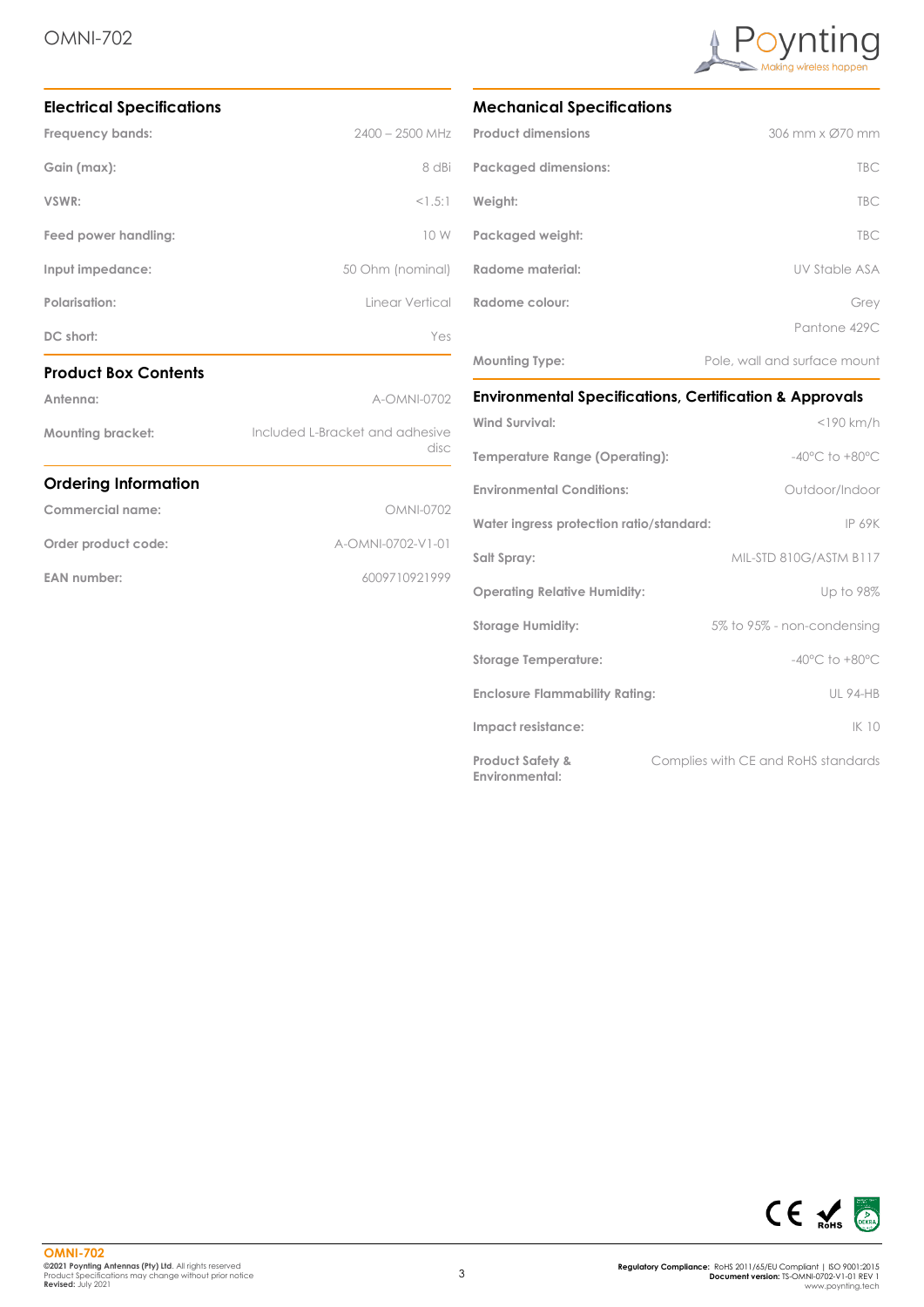

#### **Antenna Performance Plots**



#### **Voltage Standing Wave Ratio (VSWR)\***

VSWR is a measure of how efficiently radio-frequency power is transmitted from a power source, through a transmission line, into a load. In an ideal system, 100% of the energy is transmitted which corresponds to a VSWR of 1:1.

The OMNI-702 delivers superior performance across all bands with a VSWR of 1.5:1 or better across the band.

*\* VSWR measured with no cable*

#### **Technical Drawings**

#### **GAIN (EXCLUDING CABLE LOSS)**



#### **Gain<sup>+</sup> in dBi**

8 dBi is the peak gain across all bands from 2400 – 2500 MHz

Gain @ 2400 – 2500 MHz:

8 dBi

*<sup>+</sup>Antenna gain measured with polarisation aligned standard antenna*

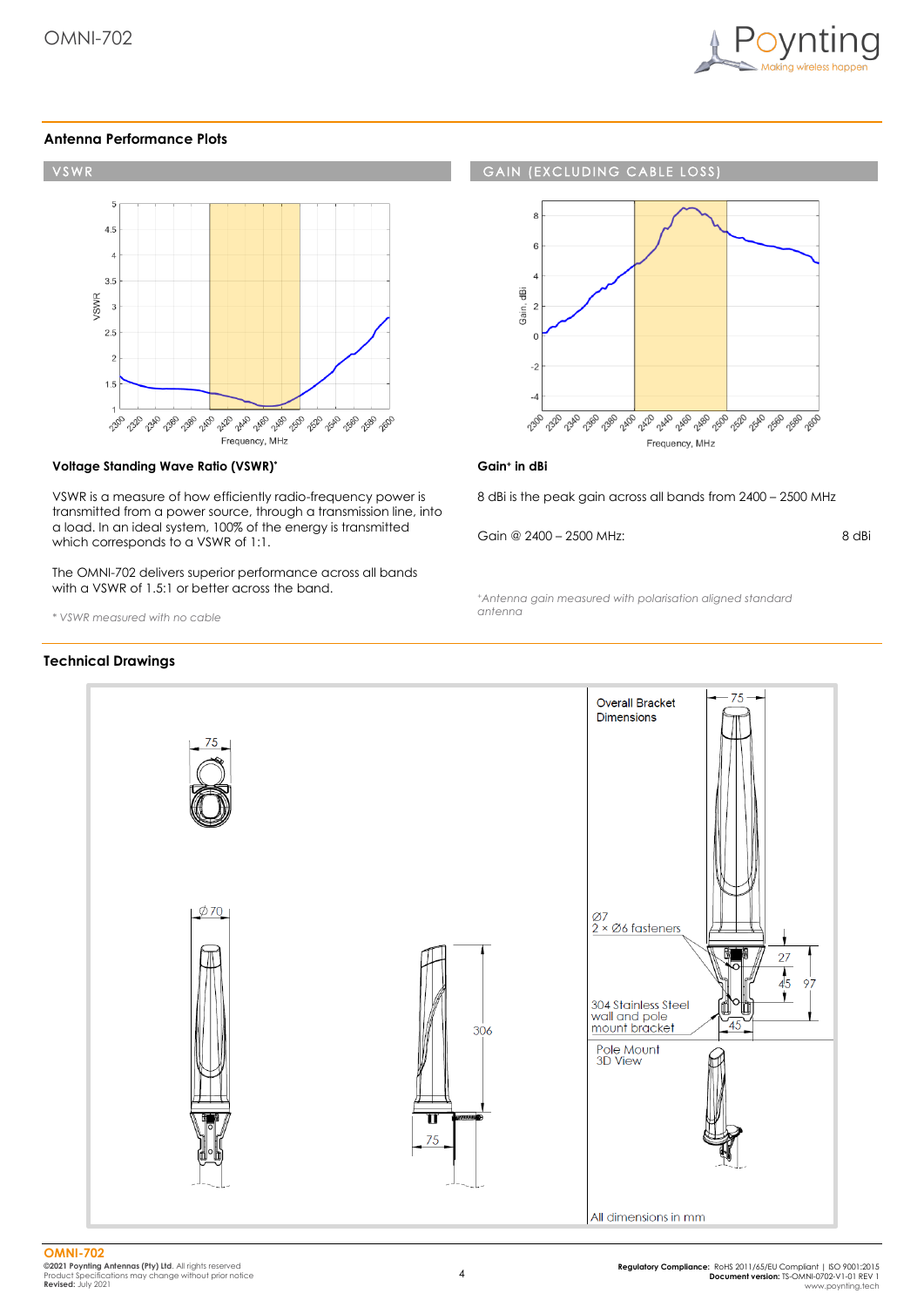

## **Radiation Patterns**

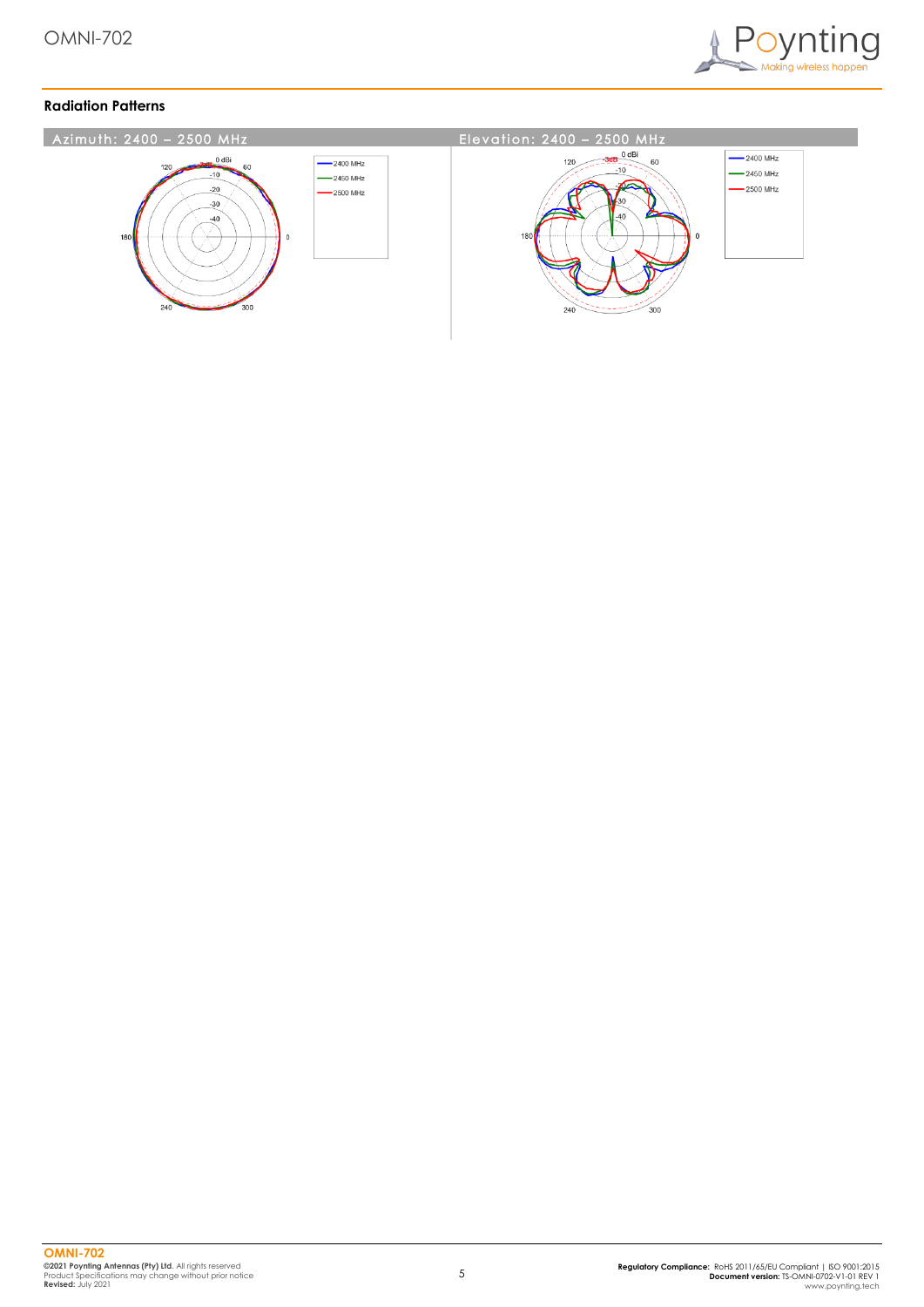

# **Mounting Options**



#### **Pole Mount**

Pole mounted using included L-Bracket and cable clamp

#### **Wall Mount**

Wall/Cabinet mounted using included L-Bracket



# **Surface Mount**

Surface mounted using included adhesive disc